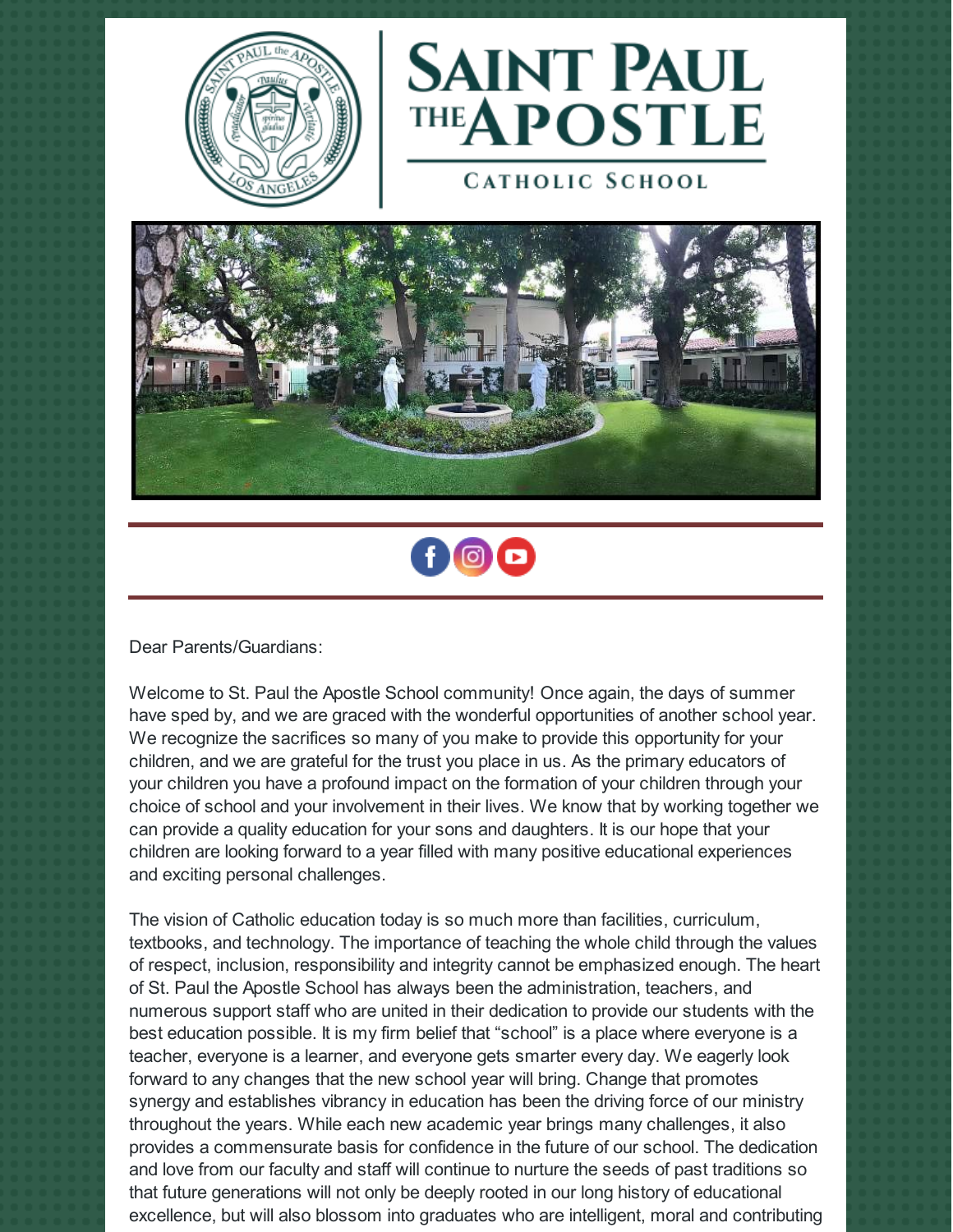members of our community.

As much as we are at a stage of new beginnings every school year, we remain encouraged and fortified by the deep roots of our Catholic faith and the Paulist spirit. Key to our collective vision is the faith-filled environment that is created in our school and lived out in our parish community. As a Catholic school, we are very fortunate and blessed to be able to live the Gospel values which are central to our faith journey and integrated into every area of the curriculum and all of our activities. As our students learn the components of our Catholic religion, they will also be able to actively live their faith through prayer, liturgy and Christian service. How often are we reminded of our primary responsibility in life…that everything we do, we do "In the name of the Father, and of the Son, and of the Holy Spirit." If we can consciously remember to be guided each and every day by the words of this most common prayer, there is no doubt that this year will be very successful.

Thank you for gifting us with this special opportunity! We look forward to seeing all of our families and students tomorrow!

Peace and blessings,

Crystal A. Pinkofsky Principal

| 27 AUG 2019, TUE           | All day<br>$7:30 - 9am$                      | First Day of School - Dismissal 12:30<br><b>PWC Welcome Back Coffee</b>                                         |
|----------------------------|----------------------------------------------|-----------------------------------------------------------------------------------------------------------------|
| 28<br>AUG 2019, WED        | All day                                      | Full day School - Dismissal 2:50                                                                                |
| 29<br><b>AUG 2019, THU</b> | All day<br>All day                           | Full day School - Dismissal 2:50<br><b>STAR Window 1 Opens</b>                                                  |
| 30<br>AUG 2019, FRI        | All day                                      | Friday Dismissal - 12:30 pm                                                                                     |
| 2<br><b>SEP 2019, MON</b>  | All day                                      | Labor Day - No School                                                                                           |
| 7<br>SEP 2019, SAT         | $9am - 12pm$<br>$10am - 5pm$                 | Virtus (3.0) - JCPC<br><b>Fingerprinting - MPR</b>                                                              |
| 8<br><b>SEP 2019, SUN</b>  | $1 - 3pm$<br>$3 - 4pm$                       | Altar Server Training (New Servers) - CH<br>Altar Server Training (Refresher) - CH                              |
| 9<br><b>SEP 2019, MON</b>  | $8 - 10$ am                                  | <b>PWC Meeting - JACC</b>                                                                                       |
| 10 SEP 2019, TUE           | All day                                      | School Picture Day - JCPC                                                                                       |
| 11 SEP 2019, WED           | $8 - 10$ am<br>$3 - 4pm$<br>$6:30 - 8:30$ pm | VIRTUS (1.5) - JCPC<br>Altar Server Training (refresher) - CH<br>Altar Server Training (new servers) - CH       |
| 12 SEP 2019, THU           | All day<br>$3 - 5pm$<br>$7 - 8pm$            | <b>STAR Window Closed</b><br>Altar Server Training (New Servers) - CH<br>Altar Server Training (refresher) - CH |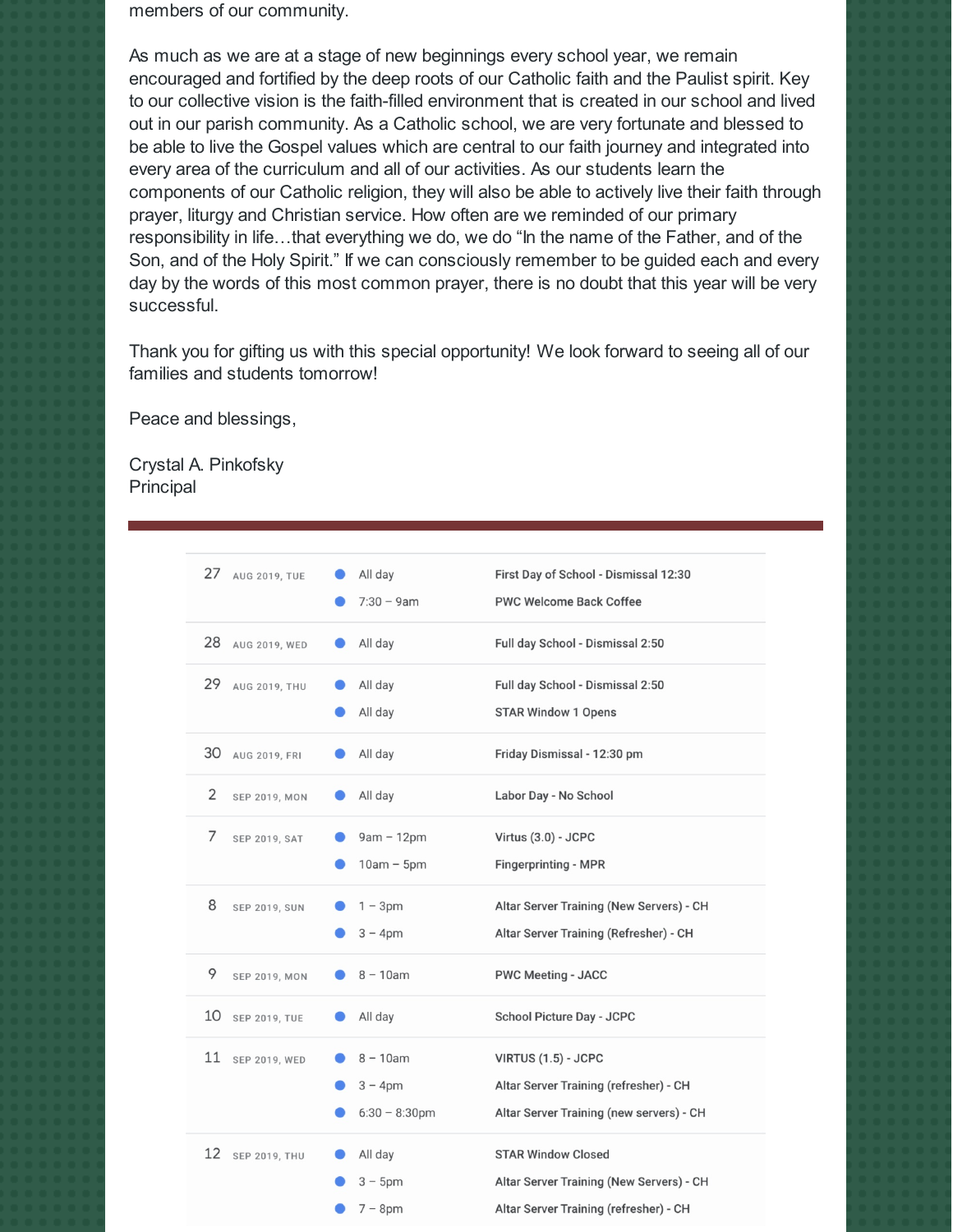

# **FIRST DAY OF SCHOOL**

The first day of school for ALL students is Tuesday, August 27 $^{\sf th}$ . **Please note that this includes our DK and Kindergarten students as well. Please bring your children to school no later than 7:45 a.m. so that we may assemble and begin our year together with prayer.** Classes will dismiss for all grades at 12:30 p.m. Our school's extended care program will be open until 6:00 p.m. for any students needing after-school care.



# **NO SCHOOL NEXT MONDAY!**

Please note that school will not be in session next Monday, September 3, due to the Labor Day holiday. Classes will resume Tuesday morning.



## **CLASSROOM ASSIGNMENTS**

The class lists indicating the students' homeroom assignments will be posted outside the classroom doors on the first day of school. Please note that it is not the policy of the administration to honor parent or student requests for a particular classroom assignment.



## **STUDENT SAFETY**

All parents who volunteer to assist us with SPA student activities (i.e. coaching, chaperoning field trips, helping in the classrooms or library, etc.) MUST first attend the Virtus training and be fingerprinted as part of our safe environment directive from the ArchDiocese of Los Angeles. Please note the following two opportunities:

**Virtus Training at SPA:** The following session will be held at SPA. Please note that you must register online using this **[link](https://www.virtusonline.org/virtus/reg_list.cfm?theme=0)**. In the drop down menu to select your organization, look for the sessions listed as one of the "Los Angeles - Our Lady of the Angels..." organization. Please note that there will be **NO LATE ENTRY to the session once it has begun**. The session will be held in the JCPC.

**Virtus 3.0: Protecting God's Children (Initial)** September 7, 9:00 a.m.

**Fingerprinting at SPA**: You can sign-up through the church office by calling 310-474-1527 to make an appointment for Saturday, September 7, from 10:00 a.m. until 5:00 p.m. Please report to the Parish MPR approximately 10 minutes before your appointment time. Thank you for your compliance regarding this important policy.

## **SPA CONFIRMATION REGISTRATION**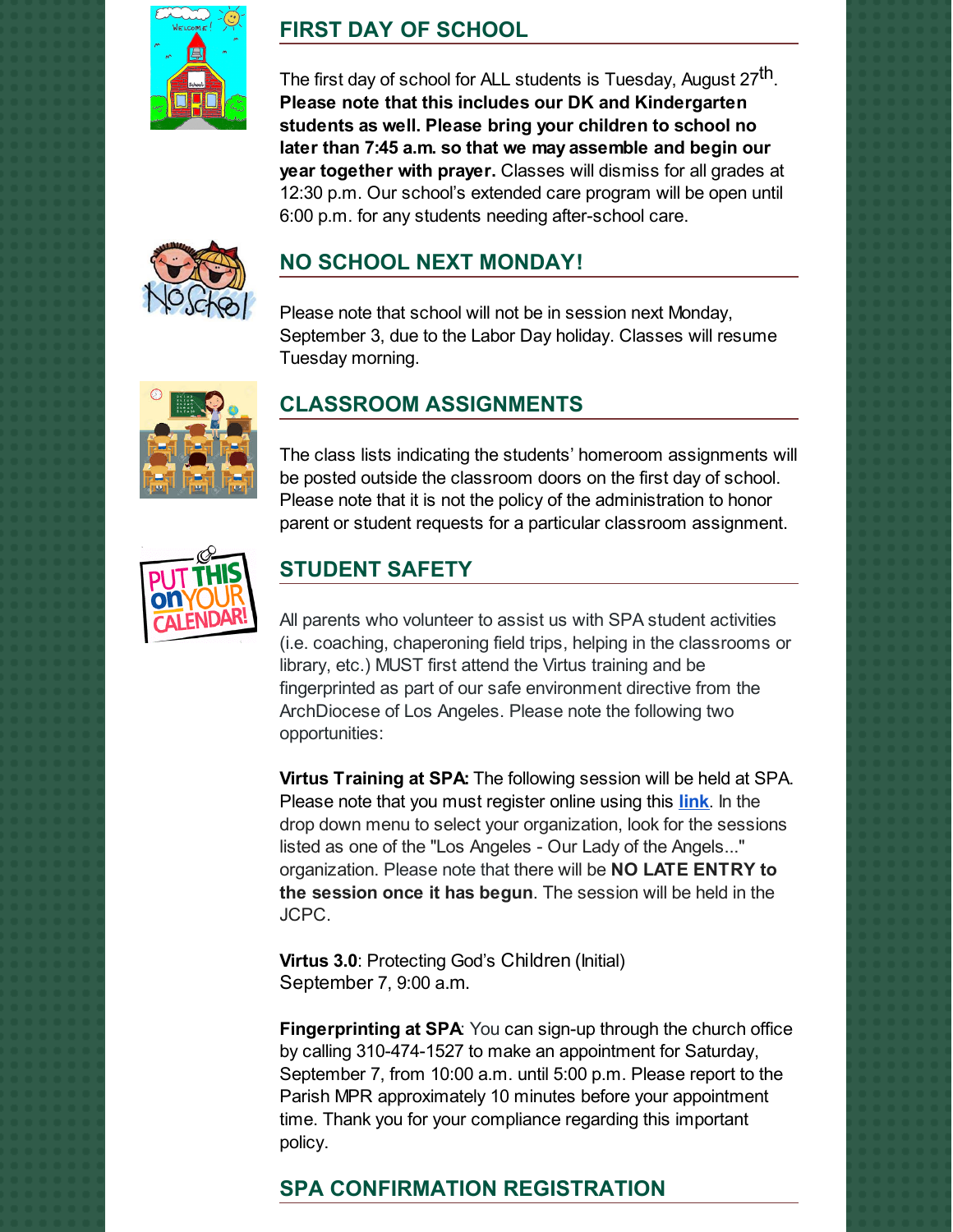

Registration for Year One and Year Two Confirmation students is now open. Please go the Saint Paul the Apostle **[website](http://www.sp-apostle.org/)** to register. The forms can be found by going to the *Teach + Worship* tab, then to *Teen Confirmation*. If you have any questions please contact Fr. Ryan Casey at 525-832-5154 or via email at **[rcasey@sp-apostle.org](mailto:rcasey@sp-apostle.org)**.

# **PWC NEWS CORNER!**



# **PWC COFFEE SOCIAL**

Want to hear about all the new happenings at SPA? Please join us in the JCPC at 8am on the first day of school. The PWC is hosting an informational session about our programs and events for this school year. Hear from our parent clubs, Outreach Program, Hot Lunch, environmental initiatives, and more! Festival wear sale before and after the presentations. Coffee and refreshments will be served.

We are looking for a few volunteers to help with set up and clean up.

Please email the following if you can help:

**Karrie [Franchina](mailto:karriefranchina@gmail.com) Mei [Zaums](mailto:meizaums@gmail.com)**



## **TOGETHER WE ROCK!**

The 2019 Festival is getting ready to rock the weekend of October 11<sup>th</sup> – 13<sup>th</sup>. We have many exciting things planned in September while you await the Festival! Look out for a brand new fall Patronage Contest, the softest, most luxurious Festival Wear EVER, and a 3-day Apostle's Attic customized crafting and highend re-sale experience being held September 20<sup>th</sup> – September 23<sup>rd</sup>. You will NOT want to miss this one! Please be sure to check your inbox every Tuesday morning for the "Festival Newsletter" that will be packed with information about plenty of opportunities to contribute, participate, and enjoy the spirit of SPA!

### **[Festival](http://www.spapwc.com/festival/) Link**



### **SPA'S SOCIAL MEDIA**

Please join St. Paul's this year as we ramp up our social media game on Facebook, Instagram, and YouTube! We will be posting regular updates along with the parish to share the news about everything that's happening around campus and in the community. Check it out and share your "likes" to show your support! You can subscribe below by clicking on the links!